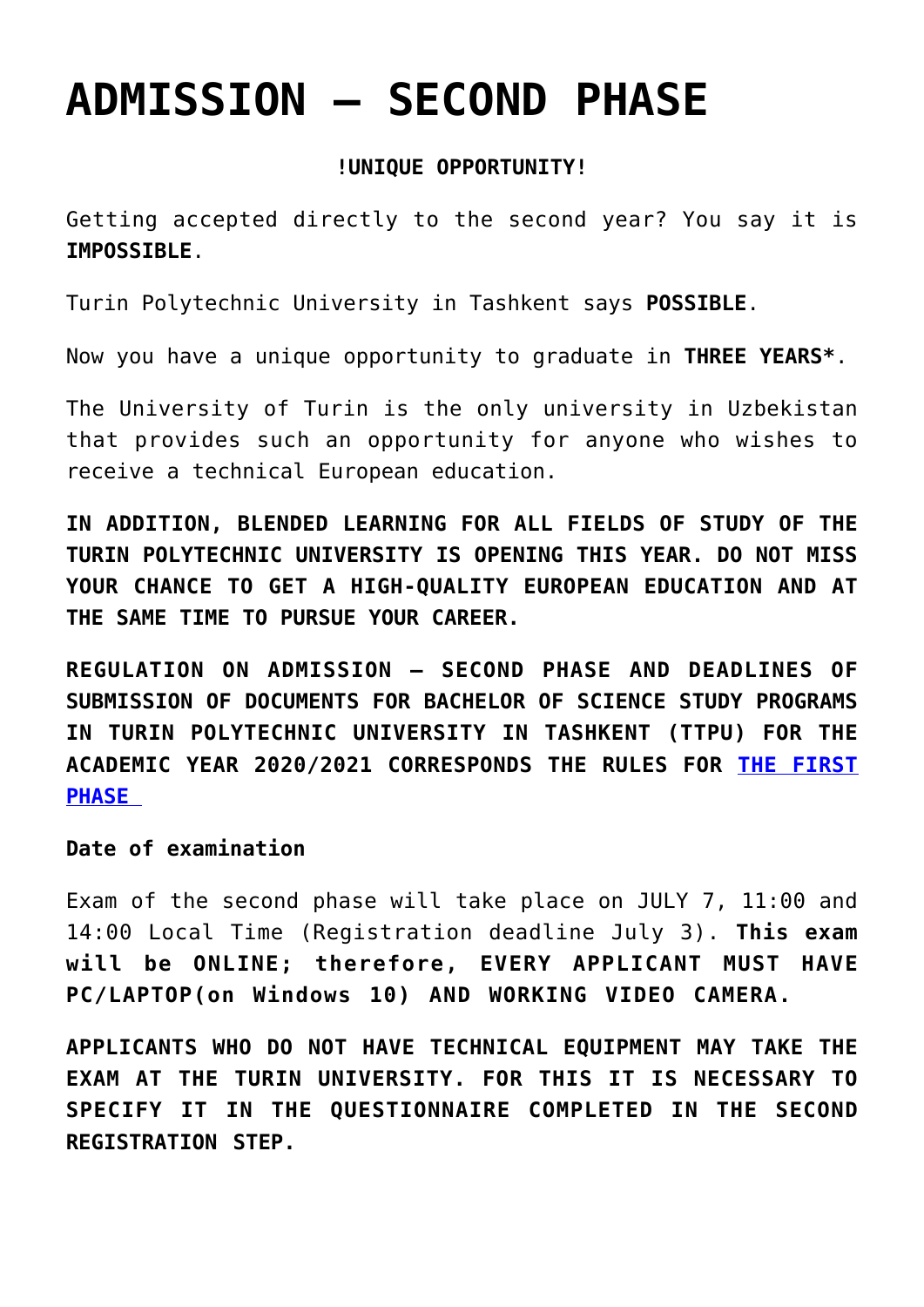\* (In order to be accepted directly to the second year, one must have 12 years of pre-university education)

**To participate in the second phase exam, following steps are required:**

STEP #1 – **On-line Application**

The Online application form is available at: [REGISTRATION](https://didattica.polito.it/pls/portal30/sviluppo.pkg_apply.registrazione)

PLEASE, READ THESE [Instruction](http://new.polito.uz/wp-content/uploads/Manual_ENG.pdf) OR WATCH VIDEO HOW TO

FILL IN ONLINE APPLICATION. [video tutorial](http://test.polito.uz/wp-content/uploads/2020/05/Admission-Instruction_3.mp4?_=1)

[http://new.polito.uz/wp-content/uploads/2020/08/Test-Instructi](http://new.polito.uz/wp-content/uploads/2020/08/Test-Instructions.mp4) [ons.mp4](http://new.polito.uz/wp-content/uploads/2020/08/Test-Instructions.mp4)

Step 1 is mandatory and applicants cannot proceed to step 2, if step 1 is not completed!

STEP #2 – In order to ensure the transparency of the admission process, during the quarantine, after completing step 1 applicant must fill the second application form: [admission.polito.uz.](https://admission.polito.uz/)

**Online test**

Knowledge of the applicant will be assessed by a set of online tests with multiple-choice questions, featuring a difficulty level that is adequate to the secondary school programs of Uzbekistan.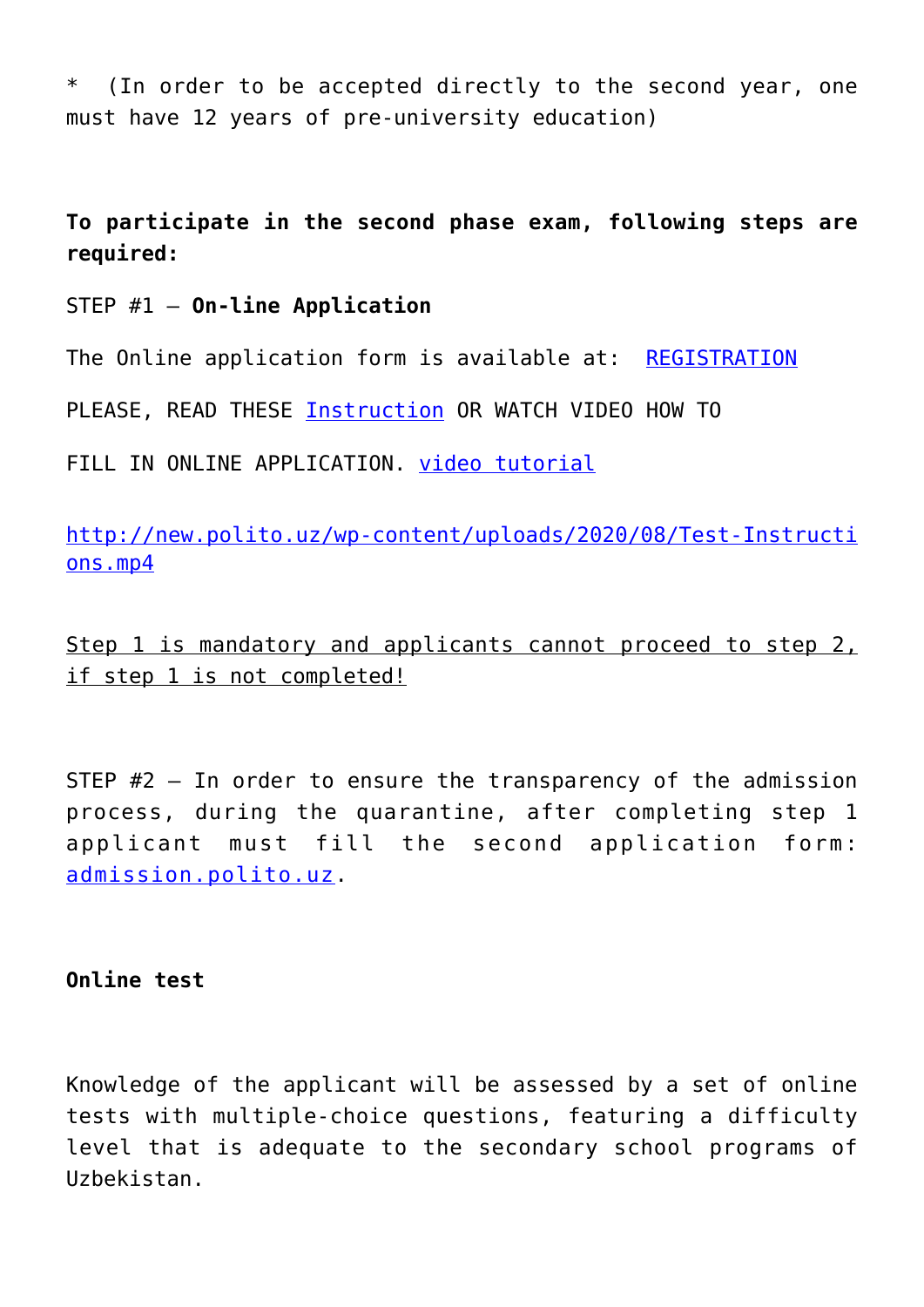The Online Test consists of:

**Mathematics: 18 questions (time: 40 minutes)**

**Comprehension: 6 questions (time: 12 minutes)**

**Logic: 6 questions (time: 12 minutes)**

**Physics: 12 questions (time: 26 minutes)**

The full online test consists of **42 questions** and will last **90 minutes**. Each question has **5** possible choices, but **only one** of them is correct.

Every question carries:

**1 point** – if it is correct (*you get 1 point*)

**-0.25 points** – if it is wrong (*you loose -0.25 points*)

**0 points** – if it is left blank (*you do not loose any points*)

#### **All the questions will be in English!**

#### **Exam results**

Applicants will know their results soon after the end of the online test. The full list of the candidates ranked with percentage of their results will be announced within a week after the admission test.

**Certificates considered equivalent to the admission test** (the following number refers to the grading equal to or higher than the threshold: 60/100)

**GRE** (General Test) with a minimum score of 153 in the "Verbal" section and 144 in "Quantitative" section and any score in the "Analytical Writing" section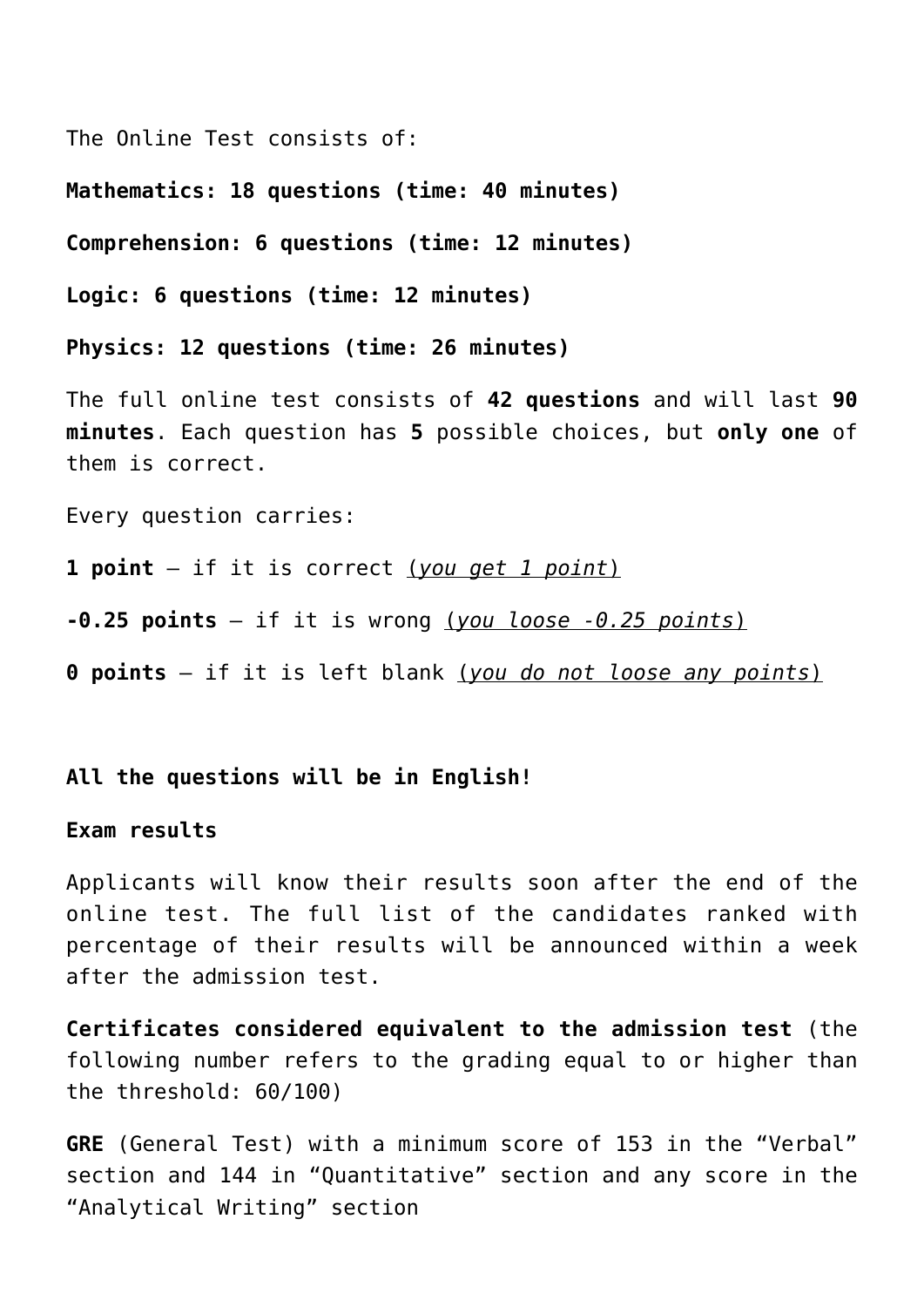**GMAT** with a minimum score of 500 in the two sections "Verbal" and "Quantitative", with any score in the "Analytical Writing" section.

**SAT** *SAT Reasoning test* (section "Evidence-Based Reading and Writing" and section "Math" with a minimum score of 500 points in each section) and *SAT Subject Test* (section "Physics Level 1 or 2" and section "Mathematics Level 1 or 2" with a minimum score of 500 points in each section). The two sections "Evidence-Based Reading and Writing" and "Math" of the SAT Test can be replaced by the ACT Test with a minimum score of 20.

**English Language certificate**

**DUE TO THE COVID-19 LOCKDOWN APPLICANTS ACCEPTED TO PREPARATORY YEAR CAN SUMBIT THEIR IELTS SCORE WITHIN THE YEAR OF ADMISSION.**

**IELTS (academic) 5.5** or higher is mandatory to progress to the First Level of the Bachelor of Science (B.Sc.) programs at TTPU. **DUE TO THE COVID-19 LOCKDOWN APPLICANTS ACCEPTED TO THE FIRST LEVEL CAN SUMBIT THEIR IELTS SCORE BY THE END OF 2020.**

Допускаемые сертификаты английского языка и случаи исключения перечислены здесь

[https://didattica.polito.it/cla/en/certificates.](https://didattica.polito.it/cla/en/certificates)

The equivalent English Language Certificates and exemption cases can be found at <https://didattica.polito.it/cla/en/certificates>.

### **Tuition fee**

The tuition fee per 1 Academic Year for all courses of the Bachelor of Science (B.Sc.) is **28 500 000 (twenty eight million five hundred thousand) UZB sums**.